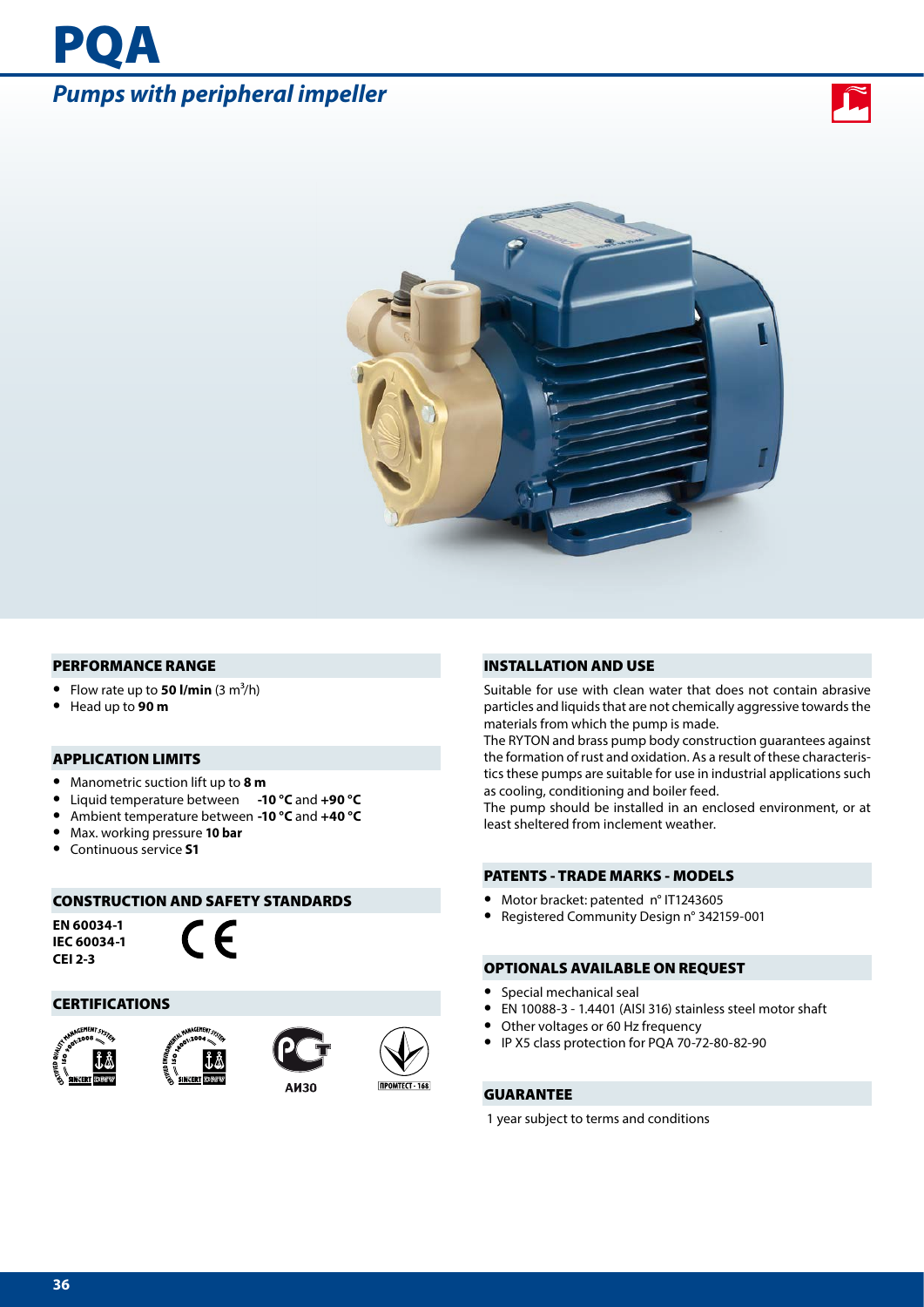



|                    | <b>MODEL</b>  |      | <b>POWER</b> | $m^3/h$<br>Ο    | 0  | 0.1                      | 0.3 | 0.6 | 0.9  | 1.2  | 1.5  | .8   | 1.9  | 2.3  | 2.7  | 3.0 |
|--------------------|---------------|------|--------------|-----------------|----|--------------------------|-----|-----|------|------|------|------|------|------|------|-----|
| Single-phase       | Three-phase   | kW   | НP           | l/min           | 0  | 2                        |     | 10  | 15   | 20   | 25   | 30   | 32   | 38   | 45   | 50  |
| PQAm <sub>60</sub> | <b>POA 60</b> | 0.37 | 0.50         |                 | 40 | 38                       | 35  | 29  | 23.5 | 18   | 12.5 |      |      |      |      |     |
| PQAm 70            | <b>POA 70</b> | 0.55 | 0.75         |                 | 65 | 62                       | 58  | 52  | 45.5 | 39.5 | 33   | 27   | 24   | 16.5 | 8    |     |
| <b>PQAm 72</b>     | <b>POA 72</b> | 0.55 | 0.75         | <b>H</b> metres | 65 | $\overline{\phantom{a}}$ | 62  | 57  | 52   | 47   | 42   | 37.5 | 35.5 | 29.5 | 22.5 | 18  |
| PQAm 80            | <b>POA 80</b> | 0.75 |              |                 | 70 | 66                       | 62  | 56  | 49.5 | 43   | 37   | 31   | 28   | 20.5 | 12   |     |
| <b>POAm 82</b>     | <b>POA 82</b> | 0.75 |              |                 | 70 | $\overline{\phantom{a}}$ | 66  | 61  | 56   | 51   | 46   | 41.5 | 39.5 | 37.5 | 26.5 | 22  |
| POAm <sub>90</sub> | <b>POA 90</b> | 0.75 |              |                 | 90 | 86                       | 79  | 68  | 56.5 | 45.5 | 34   | 23   | 18.5 |      |      |     |

**Q** = Flow rate **H** = Total manometric head **HS** = Suction height Tolerance of characteristic curves in compliance with EN ISO 9906 App. A.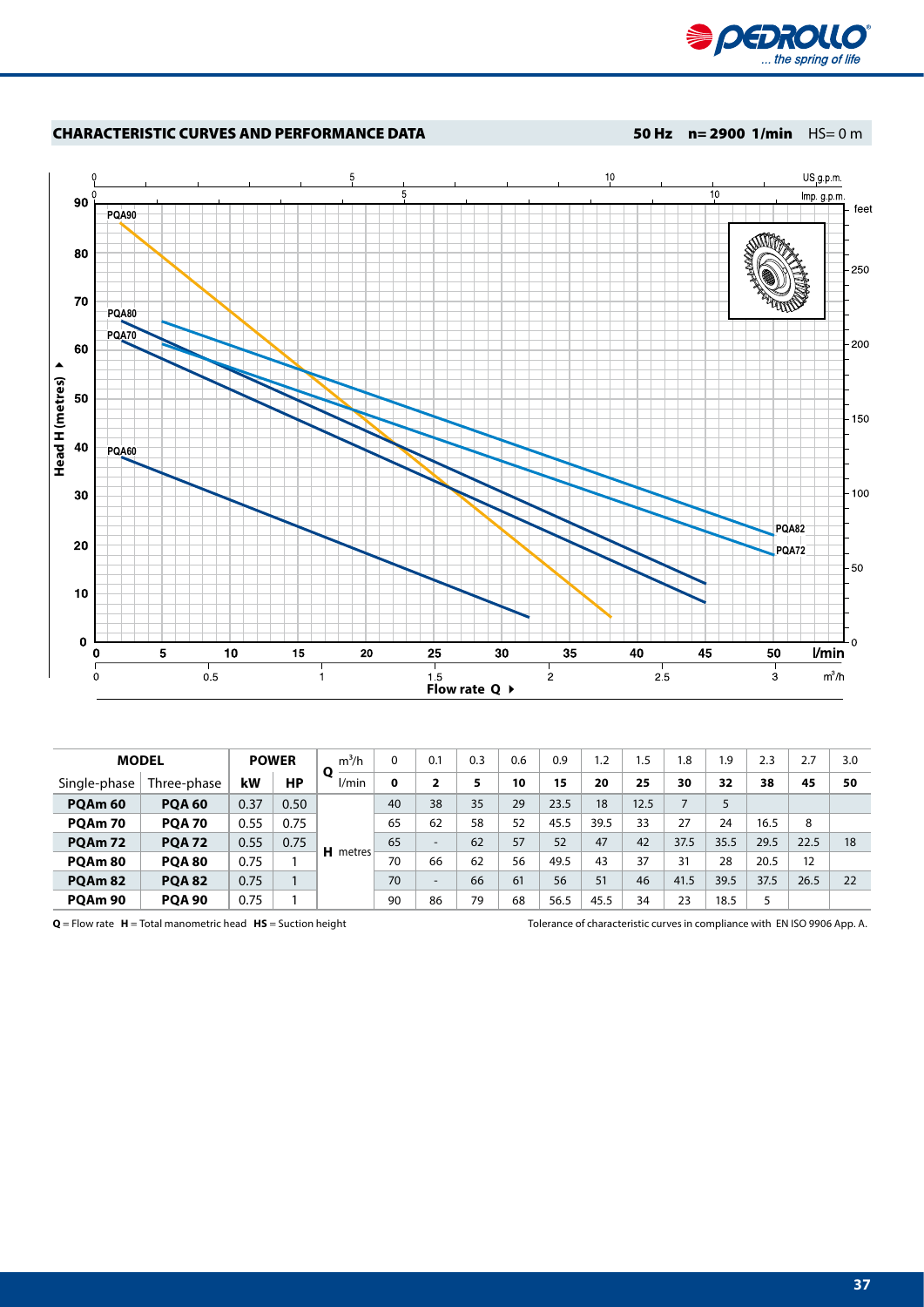

|                | <b>POS. COMPONENT</b>  | <b>CONSTRUCTION CHARACTERISTICS</b>                                                              |                                                                              |                   |                                    |              |                                                 |                         |  |  |  |  |
|----------------|------------------------|--------------------------------------------------------------------------------------------------|------------------------------------------------------------------------------|-------------------|------------------------------------|--------------|-------------------------------------------------|-------------------------|--|--|--|--|
| 1              | <b>PUMP BODY</b>       | RYTON, complete with threaded metallic port inserts in compliance with ISO 228/1                 |                                                                              |                   |                                    |              |                                                 |                         |  |  |  |  |
| $\overline{2}$ | <b>BODY PLATE</b>      | <b>Brass</b>                                                                                     |                                                                              |                   |                                    |              |                                                 |                         |  |  |  |  |
| 3              | <b>MOTOR BRACKET</b>   |                                                                                                  | Aluminium with brass insert (patented), reduces the risk of impeller seizure |                   |                                    |              |                                                 |                         |  |  |  |  |
| 4              | <b>IMPELLER</b>        |                                                                                                  | Brass, with peripheral radial vanes                                          |                   |                                    |              |                                                 |                         |  |  |  |  |
| 5              | <b>MOTOR SHAFT</b>     |                                                                                                  | Stainless steel EN 10088-3 - 1.4104                                          |                   |                                    |              |                                                 |                         |  |  |  |  |
| 6              | <b>MECHANICAL SEAL</b> | <b>Seal</b><br><b>Model</b><br><b>MG1-12</b>                                                     | <b>Shaft</b><br><b>Diameter</b><br>$Ø$ 12 mm                                 |                   | Stationary ring<br>Silicon carbide |              | <b>Materials</b><br>Rotational ring<br>Graphite | Elastomer<br><b>NBR</b> |  |  |  |  |
| 7              | <b>BEARINGS</b>        | Pump                                                                                             |                                                                              | Model             |                                    |              |                                                 |                         |  |  |  |  |
|                |                        | <b>POA 60</b>                                                                                    |                                                                              | 6201 ZZ / 6201 ZZ |                                    |              |                                                 |                         |  |  |  |  |
|                |                        | PQA 70-72-80-82-90                                                                               |                                                                              | 6203 ZZ / 6203 ZZ |                                    |              |                                                 |                         |  |  |  |  |
| 8              | <b>CAPACITOR</b>       | <b>Pump</b>                                                                                      |                                                                              | Capacitance       |                                    |              |                                                 |                         |  |  |  |  |
|                |                        | Single-phase                                                                                     |                                                                              | (230 V or 240 V)  |                                    | (110 V)      |                                                 |                         |  |  |  |  |
|                |                        | <b>POAm 60</b>                                                                                   |                                                                              | 10 µF 450 VL      |                                    | 25 µF 250 VL |                                                 |                         |  |  |  |  |
|                |                        | <b>PQAm 70-72</b>                                                                                |                                                                              | 16 µF 450 VL      |                                    | 60 µF 250 VL |                                                 |                         |  |  |  |  |
|                |                        | <b>PQAm 80-82</b>                                                                                |                                                                              | 20 µF 450 VL      |                                    | 60 µF 250 VL |                                                 |                         |  |  |  |  |
|                |                        | PQAm 90                                                                                          |                                                                              | 20 µF 450 VL      |                                    | 60 µF 250 VL |                                                 |                         |  |  |  |  |
| 9              | <b>ELECTRIC MOTOR</b>  | <b>PQAm:</b> single-phase 230 V - 50 Hz with thermal overload protector built-in to the winding. |                                                                              |                   |                                    |              |                                                 |                         |  |  |  |  |

**PQA**: three-phase 230/400 V - 50 Hz.

➠ **Pumps fitted with the three-phase motor option offer IE2 (IEC 60034-30) class high performance**

– Insulation: F class.

– Protection: IP X4.